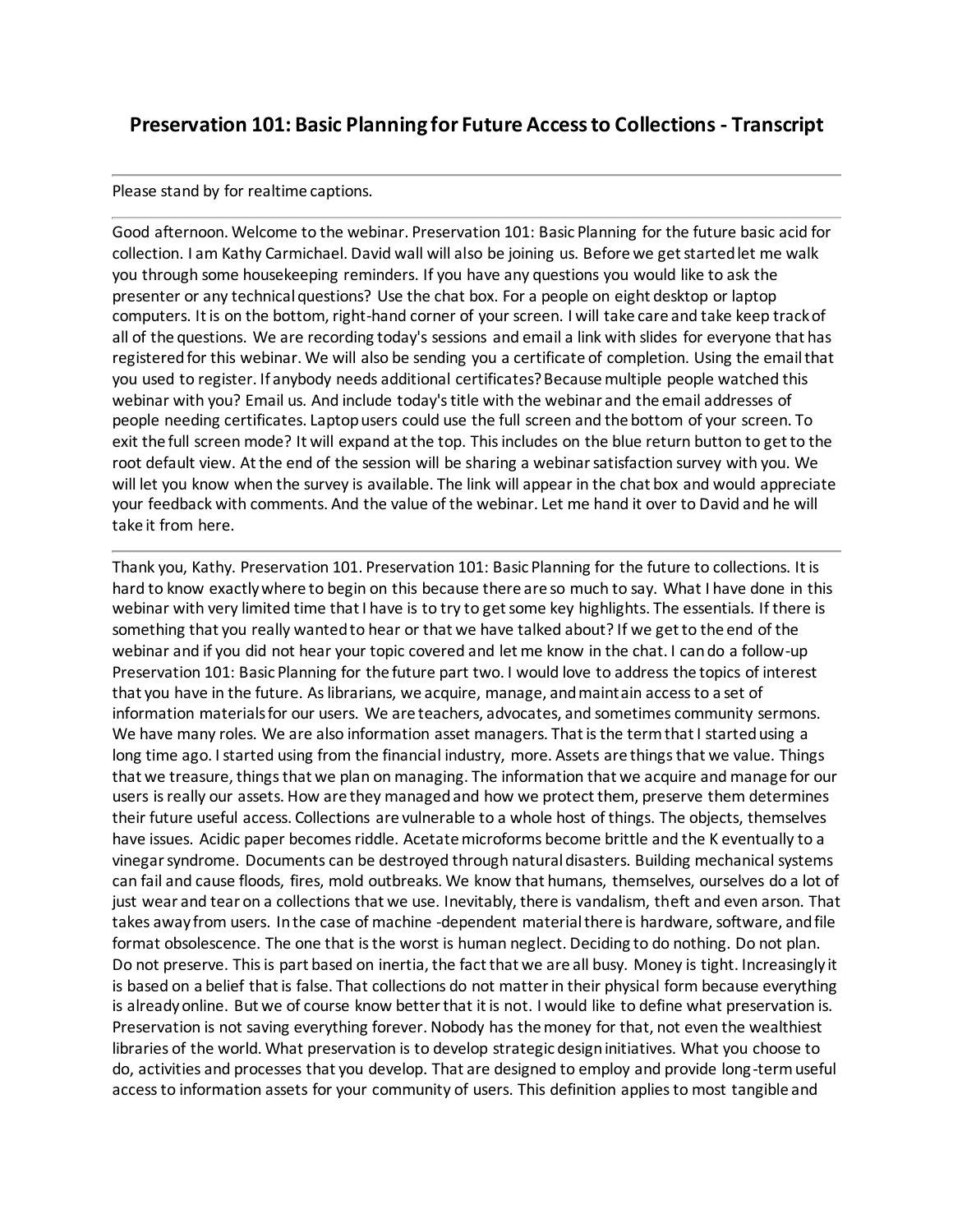digital but I am focusing on this webinar on tangible materials. So long-term useful access requires developing an organizational culture of one that continually plans for and monitors risks. To content and develops the initiatives to mitigate those risks for your using community. So developing this mindset is just as much about organizational cultural change as it is developing processes and strategic work procedures. So you have already have a mission on a values statement of the mission statement. If you have already defined we are user community is ? That is great. The preservation policy and plans are directed to meeting those people's information's needs. If you do not want to do this for the entire library you can also do this for a segment of the collection that is a special collection. Or a specific user based on where your library is, geographically. But defining your user community is the focus of what you do your work for preservation. The definition should be the foundation for developing your policies and plans for preservation. Just to keep in mind of what we are talking about with information assets. It is all the things that we have. Books, journals, maps, and very special collections. License content books, web disseminated information, digitally formatted publications, and even archival records. All of these have to have their risks assessed. The primary issue with collections is documenting what we even have to begin with. If you lost it how would you even prove that you owned it? And how would you add to get back if it was gone? It is good to know the age of the material predominately in your collection. Do you have a lot of 19th century or early 20th century material? Or is your collection more modern. Having been collected primarily in the 1960s to the present. Do you have special collections or large artifactual value? Do you know where the older collections of materials are in your stack? Along with special collections? Frequently you have no choice on where these collections end up. But being aware of where they are located can associate with the building environment and the surrounding in terms of potential risks from failure of mechanical systems. You cannot talk about preservation without talking about little paper. It was the predominant worry of scholars in the 80s that they would simply have a blank memory in the content because of brittle paper. One of the contents of making paper to the masses was that to make it more cheaply. You had to create processes that allowed paper to be machine made. And in the figuring of how to break down trees into cellulose. The process left acids in the paper. That cause the paper to become brittle. The acidic paper area is primarily 1850s, machine made paper was developed before that. However by 1850 it was predominantly in use. It pretty much last all throughout the 20th century and even in to the 90s. The federal government, another major publisher began to create alkaline paper. Heat, and humidity speeds up the acidic reaction. Once it reaches the state that you can see in the photo there is nothing you can do to replace it or reverse it. This condition can only be replaced or simply reformatted to preserve the information. Because of the acidic reaction is increased by temperature and humidity. These same publications might not be in the same conditions depending on the environment that they have lived in. There might even be collections that have been pliable and even better conditions, elsewhere. You can look for libraries that start publications on the FDL exchange. You can see if it is possible to get a copy. GPO is potentially reforgetting government publications all the time because an ongoing basis. We work with libraries that are doing digital conversion on their own. We ask them to share the government publications and also being a contributing partner. Ask them to share the information with us for the addition of our digital repository. To save space, a lot of us have many, many microforms. Most of these microforms in the libraries seem to be microfiche or certain films and various models as well. The issue with microforms as they are vulnerable to water and humidity. The decay of the substrate plastic that we will talk about in one moment, microforms. Because the cabinets are heavy they are usually in the basement and that is usually a high humidity area. To preserve microforms and to keep them away from the water and humidity. They should never be at 55%. It can cause the emotions to become sticky. There is nothing worse than a black microform. The plastic and the older versions that were use in microfiche. It is acetate plastic. When it decays it releases acidic acid. And it smells like cider vinegar. If you smell vinegar when you open your aggravation drawers or microfilm drawers? It is going to begin to decay and it will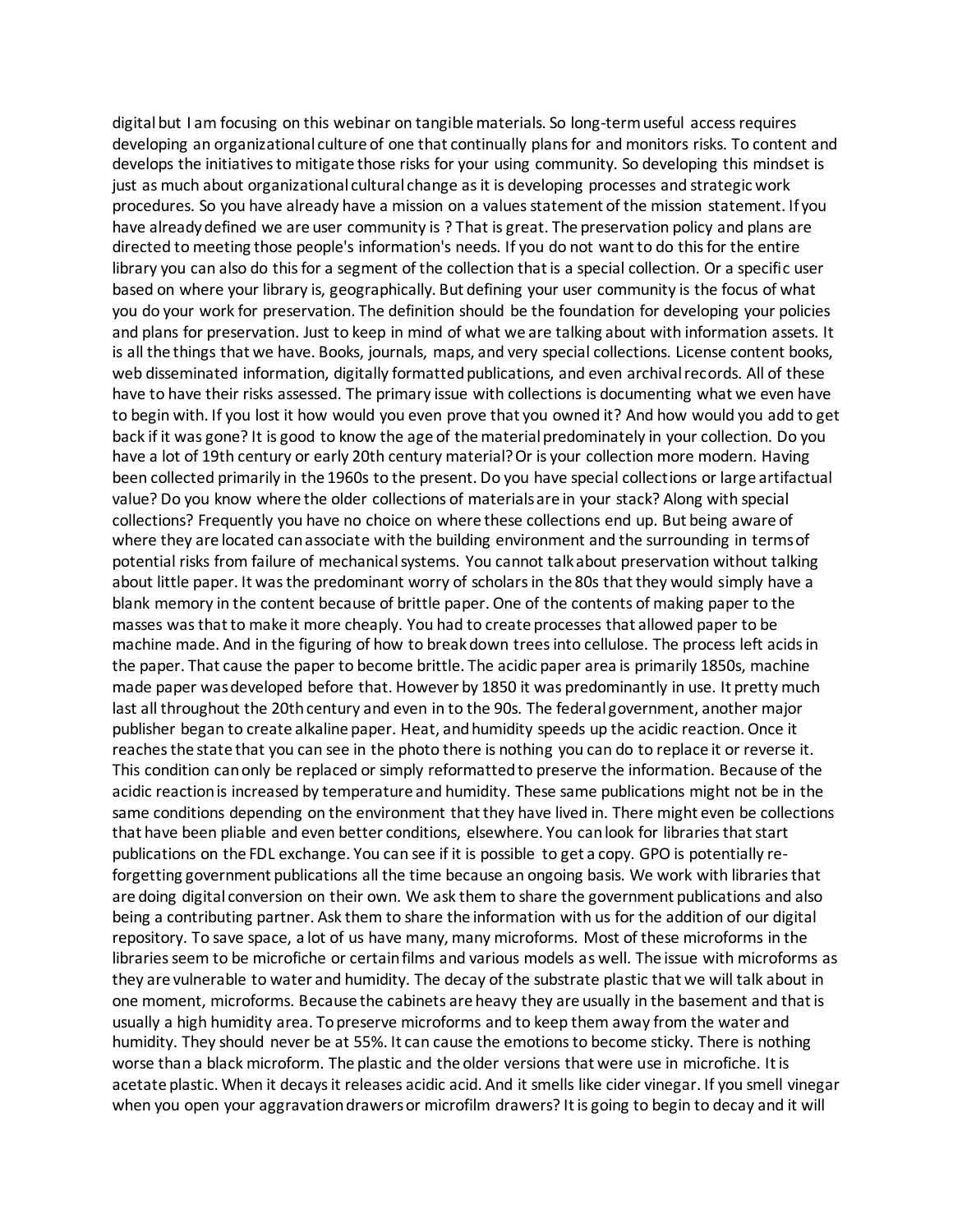eventually destroy. For most content distributed by the federal government it seems that Niekro fiche is beginning to have this symptom. If you have this issue? Tell me what issues and conditions are impacted. We are trying to get a handle on what particular title and what agencies have distributed a lot of these microfiche that is developing vinegar syndrome. Simple things like even materials and shells can have a great impact on their useful access. If you notice these books on the left are leaning they do not have a book hand to hold them up. You would not think that he would have much impact without a book and put the book on the picture on the right is permanently warped in that condition. It will not go back. It sat that way for so long that it became twisted and out of shape. The problem with that is that if you open it and try to press it flat. If perhaps if you want to make a photocopy? Or even to just try to read it. It will put such a stress on the binding that it will twist. And it is actually breaking the binding . That would not have occurred if it was supported on a shelf with a book end . If you had a lot of 19th century books with tight back findings or books that especially are large? That, short books? Frequently they need extra support to be used safely. You have to use these materials in a special collections area. It is good to have the materials available to the readers that I have shown on the right. These are a series of wedges that allow the books to be opened in a more relaxed and angular degree. The white strings are actually weighted cords. That the users can delay safely across and help keep the pages open. The courts in the book wedges are more of a special collection situation. The book might have to be paged for the reader. And the staff personnel will bring out the book as well as the wedges and the explanation of how they are to be used. These are all available at different library supply areas. And really not that expensive. It saves the wear and tear on the book on the binding as well as keeps the pages from popping out the bonding. There is also a lot of unbound pamphlets in library collections. They are frequently housed in the soft envelopes that do not offer much protection at all. These small items can be jammed in with other books and damaged by book ends if they encounter those hard, metal surfaces. You can also see the envelope that this was stored in is acidic. It left an impression on the item, itself. The picture on the right shows the forefront and the closure with another book type binding attached to it. This gives a lot of protection for pamphlets of this type. You can also put individual folders in a top lid box. That is another option for pamphlets like this if you have a group of these on the same topical area. But they need for protection than just being shelved, as they are. There are entire courses and workshops that you can take on basic preventative book repair. You are not storing the items, you are not trying to be a conservator with a lot of info pension and repair. The primary, number one repair is shown in the picture. This becomes stretched and lose so the binding is pulling a way from the case. The repair for this is pretty simple. And it saves from the book having to be rebound. Binding budgets have been cut and these repairs will go a long way so they are collections state in their originally bindings for years to come. There are a lot of online materials to learn and with YouTube videos and tutorials on how to do this. The materials themselves are not that expensive. This will go a long way to saving the binding of books. Whatever is used, the materials should be appropriate. Tape is for packages, never used tape on books. I was talking about disasters briefly, earlier. One of the things to be aware of is where your library is in the country. Are you in a floodplain mark are you in a tornado alley? What types of natural disasters are prevalent in your area? What type of building you have? When was it built? Does it have a peek roof? These are all things that you need to be aware of. And you are also probably aware of different risks imposed by mechanical systems. The link that I have on the slide is actually a U.S. government site. You can go and see if your library is in a floodplain or not. The primary disaster and the library from a failed mechanical system involves water. Libraries are commercial buildings. They have a lot of pipes with water coming in and going out. All of these can leak and create a disaster. This is just a listing of some of the different types of water flowing in and out of the building. This is just an atypical commercial building like a library. The pipe that I have on the photo is that we work in a building that we walk around in all the time. We are not really aware of these things. It is just kind of like the wall, itself. But if you have something exposed like this? Keep an eye on it. And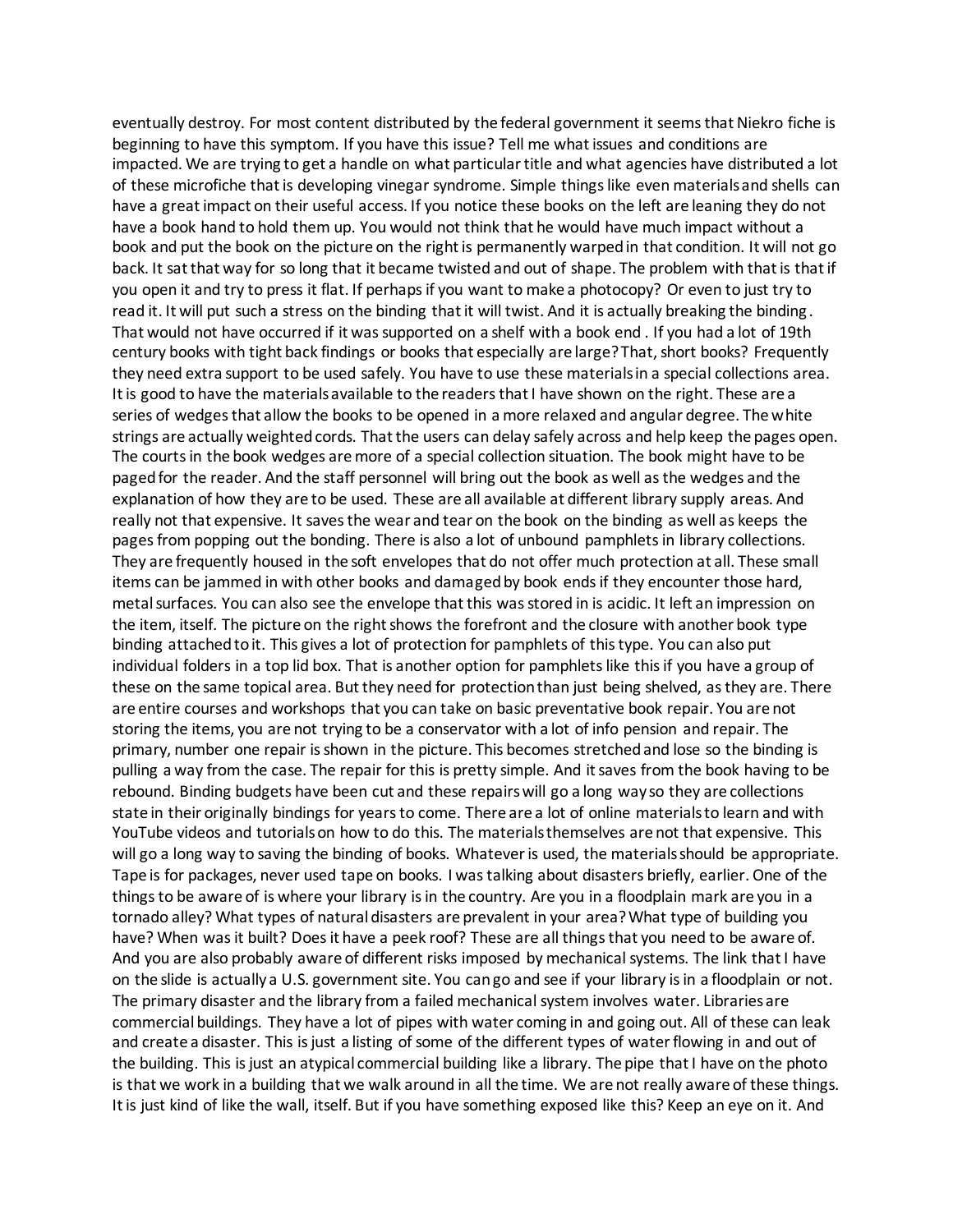notice if something is going on like rust developing on the outside of it. It is good to know your physical plan to be able to check in with your people. Just see how these things are monitored. This is a telltale warning sign. This is over a collection area. If this is on the floor, directly or below? This is certainly something that you would want to be aware of and pay attention to. It takes a long time for physical plant people to respond to this, typically. It is good to report them as soon as they appear. And know whether it was a result from a storm that could've been one, two days earlier? Or white might be the potential cause. But this is certainly and impending risk. This could certainly cause a mold bloom. If humidity is excessive and the environment? It would frequently cause a mold bloom like this. This is caused by consistently higher humidity than 55% relative humidity. Mold is in the air around us all the time. It is what keeps allergies at times. And it is living and floating in the air. Mold spores are looking for the ideal environment. To be able to start growing . they need a certain amount of the right temperature come in the right validity to do that. They also need an organic substance to be able to start growing on. Paper and books are an ideal substance for them to do that. Sometimes renovations change the airflow as fresh airflow is something that mold does not like. Sometimes it was designed if you are trying to save a few dollars on even the temperature control. This is frequently the worst thing to do. Mold blooms are extraordinarily expensive to clean up. Their potential liability issues beyond the damage of the collection in terms of their effect on the people living in the building. Be aware of any signs of water or things seem humid. You can try to monitor that and try to prevent mold from blooming. Fires are extraordinarily destructive. No need to say that. A number of fires in libraries is usually caused by overuse of electric heaters, space heating. And the use of extension cords is where people need to use electricity for computers and break room refrigerators, things like that. Those are frequently not there when the power and building was built. If you find that you have a lot of long extension cords that are strewn about? You need to start planning for your physical plant people to be able to bring the electricity to where it is needed. Of course, fewer and fewer people smoke cigarettes. But it is always good to that policy is enforced. Unfortunately, arson is a frequent cause of library fires. The number of arson fires to whatever reason people decide to burn down a library? This has been consistently high over the past one decade or so. This is just an awareness of the environment that people have come and go. The fire detection and suppression systems are always monitored and should be monitored by physical plant people. But it is good to check in and be aware and that they are inspected. But just being aware of people and their suspicious behavior. It might be a bit odd. It is good to improve sightlines to public areas so people cannot hide in the corner and create mischief. In terms of disaster supply I am frequently asked what should we buy in case we want to be ready. Really, the advice that I have is plastic sheeting. You can buy plastic drop cloths for painting at Home Depot, and Lowe's, very cheaply. It is good to have a supply on hand especially if you see ceiling tiles that are over collection areas and discolored. The response time for dealing for that in terms of could be weeks or months and you want to be ready in case that is leaking and breaks into a full shower. You can keep these things on hand and even trade these over the collections. When the building is closed at night? In case a disaster happens and if you're not there? This is a really simple and cost-effective way of preventing a major disaster to precious collections. If you are concerned of the public could react if you have something draped or permanently like this photograph in the middle? It is just to engage the public and put up a sign. What is going on and why. Books are great and this is protection. Every library that I ever worked and had collections that were stored in a storage area. A basement or something in boxes. This is simply a preventative matter that you should never sort directly things on the floor. The slightest bit of water that hits the floor from the boxes on the left is going to be a disaster for the content inside of them. Cardboard is absorbent just as much as a paper towel. The books on the right are protected on the pallet and have about four, five inches of room for water to come in and flooded the and those boxes will still remain dry. There is an extra bit of protection because they took a Plaxo plastic drop cloth at the top. That would prevent any water from the ceiling and impacting those as well. In terms of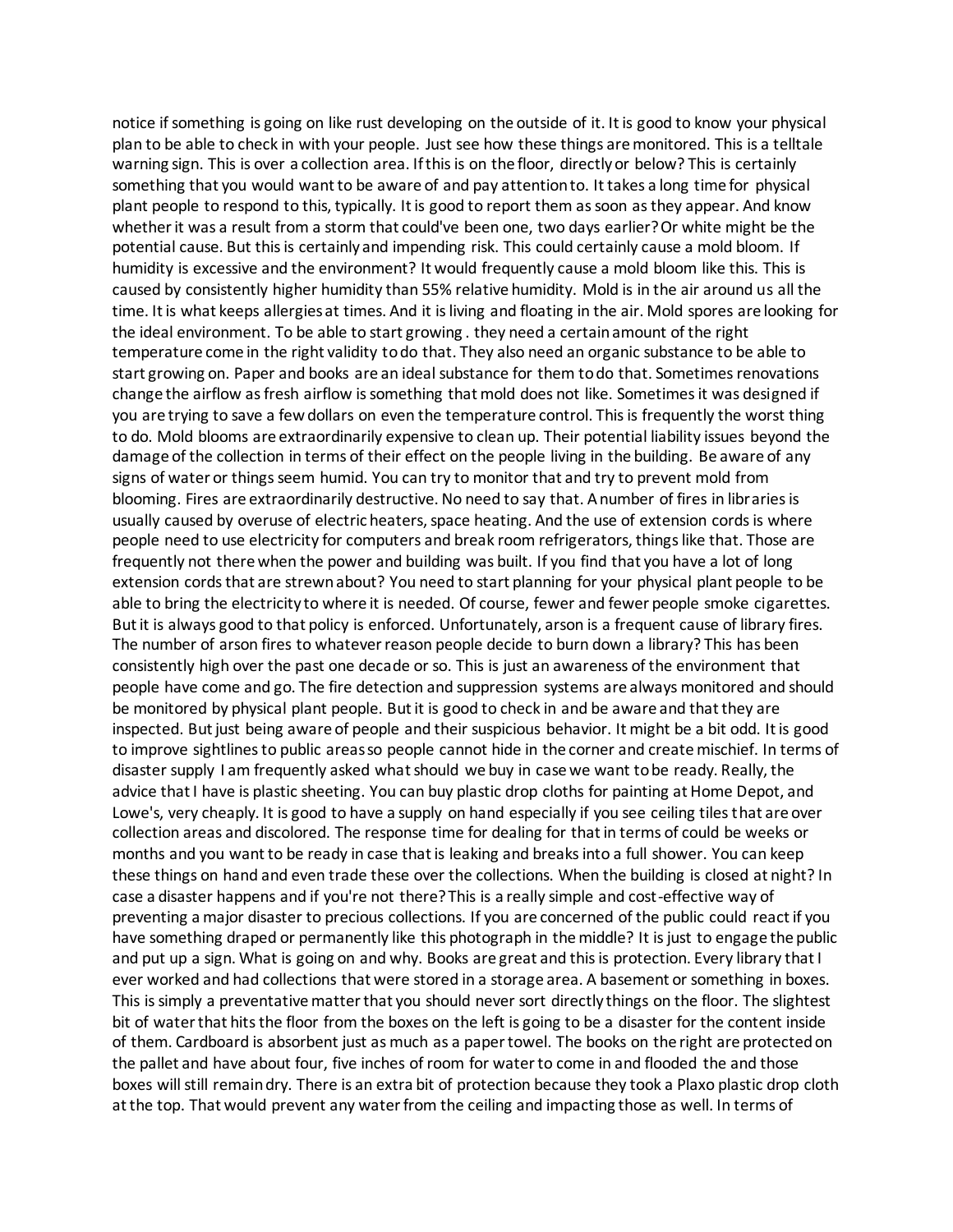actually mitigating risk one of the things that a few of just general preservation concerns about your collection. And if you want to start engaging and looking at some of these things about the building environment and how things are shelved. And stacked and how things are organized. You probably need to form a task force group or an interested group that can lead and talk about these developing things that you want to do. In terms of strategic initiatives. One of the best strategic initiatives is to cite who is going to be responsible for these things. It can be as simple as people that agree, depending on their task and where they work in the building. To simply walk through regularly and notice the physical environment. Look at the ceiling. Look at the pipes. Look at how collections are used. When books are not returned at the circulation desk. If they are collected from a study table, or copiers. Somebody needs to notice what condition they are in. Do they look like they would benefit from some extra repair? Are there people that would be interested in learning how to do some basic book repair and take that on? As you develop your strategic plans and your policies, it becomes a process. A stack of volunteers and groups that are responsible and want to be responsible. Very few libraries have the luxury of being able to just hire a preservationist. If you do, that new person's responsibility is to develop all of those. But your group can sit down. And in our information assets in our library. Why do we need to preserve these things? Who is our user community? Who are our assets? What do we actually need to preserve? Come down to some very simple processes on how these things will be preserved. Part of this is simply a risk checklist. You can go through and notice the stacks conditions. Is everything supported well on the shelf? Are shelves organized in a way with that there is plenty of space? So users are not able to pry the books off the shelf. Are known buildings subject to any high humidity, flooding or are those being dealt with? Are you aware of them? If you have collections stored remotely or in the basement. Do they ever get monitored or is it completely out of sight, out of mind? Is there anything in the mind for or if you have a building that was built like the one I worked in in Texas. With very, very large windows and lots of sunlight. They simply realize that the books were getting hardly faded. They took the books off and turn the stacks of that collection by the library. So the books would not be directly flooded with sunlight. Collection items need to be inventoried. Do you have enough of an inventory to know what you have? In terms of I.T. systems backup, and historical in the case of a disaster this is not really a digital aspect. These are your working, functioning systems for your Wi-Fi in your building. Your catalog, your systems that you use daily in your job. They need to be backed up and historical. And of course, the overall building in the collection need to be monitored. So preservation is really asset management. And successful risk mitigation. It comes down to strategic practices to learn and they turn into actions. This is by a group that carries out and develops processes for long-term access to materials and resources. One of the best ways to develop support for this is to manage and define your user community. When you start building an effort for preservation. Engage in the user community and be very transparent about what you are trying to do. These things that you are trying to do for them to make their collections that they rely on more accessible into the future. This type of community engagement and the more transparent you are it really kind of builds confidence with the work that the library is doing. In the end, you can have confidence that your information assets can be used long-term and into the future by following some of these very basic practices. There are some preservation network and training opportunities that are available. In addition to what I mentioned about looking at book repair videos and different online sites. The Northeast documentation preservation center offers preservation courses that you can take. There are usually preservation topics in the regular programming of the American Association of library conferences. The ALA, the American Library Association and the Society of American conferences. On the digital side there is the deal of, the potential library of Federation the imaging science and technology has a conference once per year of a digital asset management. Archiving and of course the international press covers tangible and digital topics as well. These are some conference opportunities and network opportunities that you can look into to learn more. We have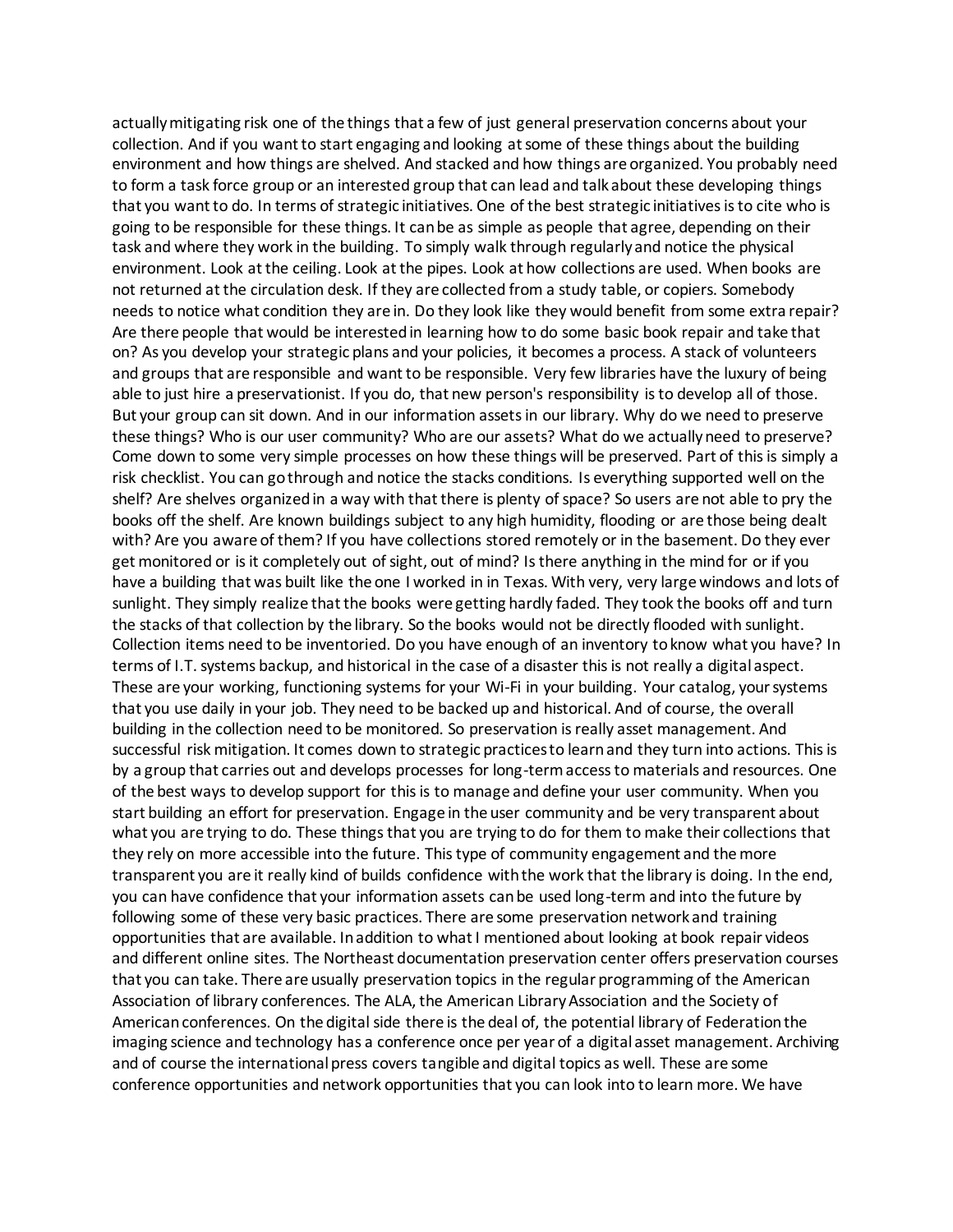plenty of time for questions. This is my contact information after we have talked day if you have anything that you would like to ask? Reach me by my regular email. Preserve set info at gpo.gov

David, let me see. We have a question from Chad. You mentioned basic training for minor repairs where we are not trying to be conservative. Do you have a specific one in mind that you would recommend?

On basic repair or types of repairs?

#### Basic repair training.

Yes. There are a number of different things out there I did not zero on one, specifically. There are a lot of them that are good. If you just want to learn how to do hinge tightening? You could even look up hinge tightening in mind a lot of descriptives. And even YouTube videos on how to do that. Basic repair, or hinge tightening, and your repairing pages. Spine repair. If the spine to the book on the outside caves or becomes detached? How you can reattach that. These are things that can be done without a lot of specialized training if you're fairly handy and crafty.

Evelyn asks anything on recommendations for xeroxing old, heavy books.

You can do a facsimile, or for books that are brittle and things like that. Special collection materials. If you're going to subject the book to that I would seriously think about putting in a special collection environment and making a surrogate copy available of the content. These days, frequently photocopies are all working just as well as he digital scanner. You might just as easily make a digital copy of it or something. Or a digital copy that would be available at the place of check out.

Okay. Carolyn asks is there a class that or a piece of material that she could use to cover permanently cover a collection?

### Shelving?

Carolyn, can you clarify?

While we are waiting on that, one other question about handling very brittle maps. Should they be reimaged? And how should we handle those? The problem is that originally they were designed to be folded up. Unfortunately, that is not how they are going to survive. Being unfolded and folded back up. Personally I find it difficult to fold it right back up that it was originally folded. If this is something that really need access to and it has been folded up? You can carefully unfolded it as much as possible. And even wrap it around a tube of cardboard. And unroll it like that. It is very difficult . that is something that I wish we could do into more of is map imaging. Because it is certainly needed. That would be a good topic for webinar isn't dealing with maps.

Carolyn said yes she was asking about shelving. And in case of a leak that happens when they are out.

Yes. I would not necessarily cover the shelving all the time. That is a just in case, if there is no evidence. But you could be even blocking airflow. You could even trap humidity under the plastic sheeting. But if you have a situation where you are concerned that there could be potential indications of pipes that travel above special collection areas? You can have that plastic sheeting ready to go. It is usually polyethylene sheeting that is what most drop cloths are made of and that is fine. That would be fine for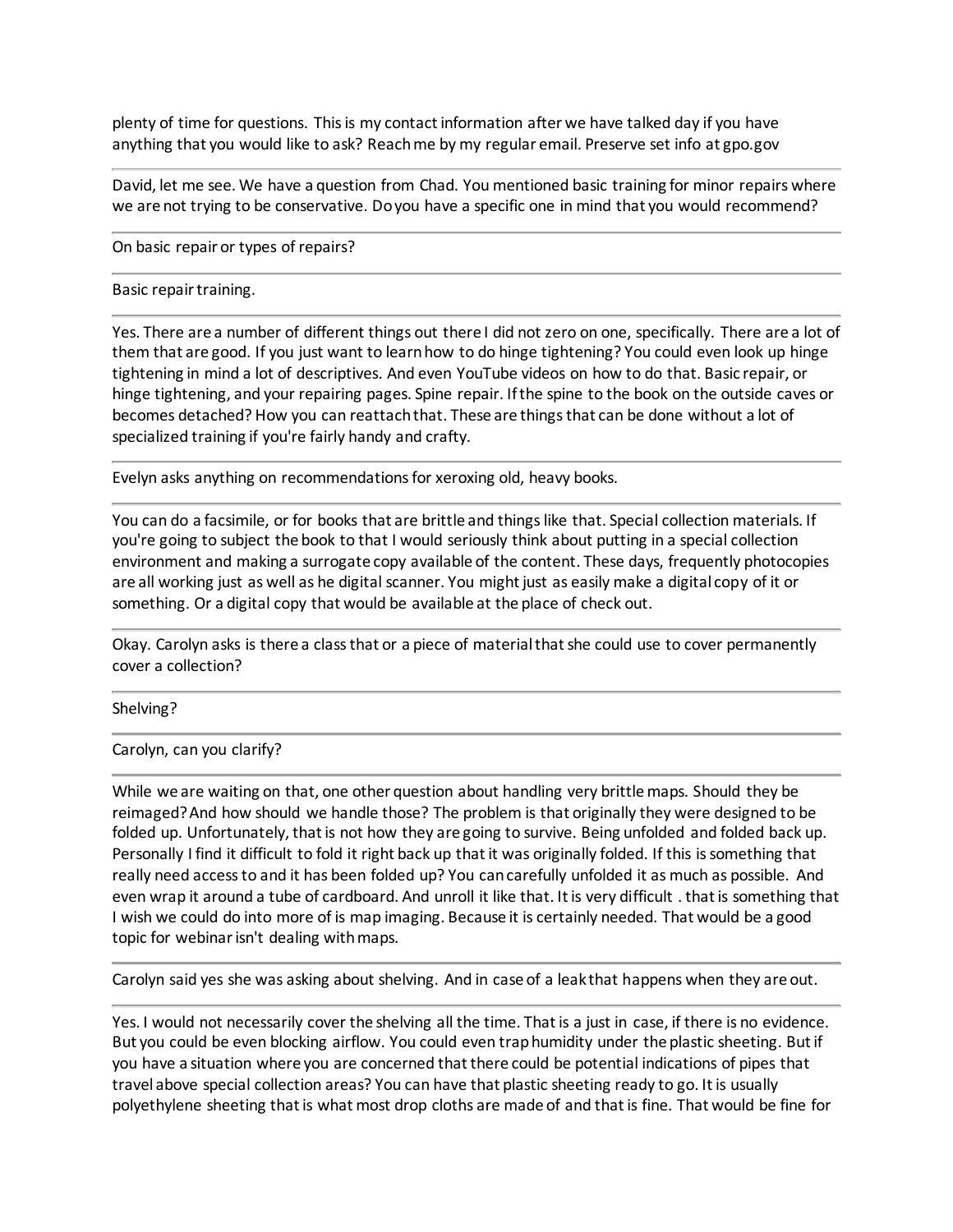books and other materials. What you do not want is polyvinyl chloride, or PVC plastic. That will even mask chemicals that are not good for books.

Are there any resources to learn more about digitization of magnetic tape, or A/V materials?

That are but there could be a topic on a future webinar. If you have a lot of magnetic media and things like that that you are concerned about. With formatting. It is very expensive to do it your self if you have a lot of these that you need to do. It is a fairly steep advantage or in the materials. There are commercial firms that will take to set, or even audio or different format. Things from the past from cassettes as well as video and convert them to digital files for you. And you can just manage those digital assets but that is certainly something that you can do. If that would be interest of a future webinar? You can let me know.

Susan shared a link for a YouTube video. And they agree that an additional webinar on large maps would be helpful. We have large, scalable maps and blueprints in our library.

Yes.

With another map preservation issue and another one. And Julie says that in addition to plastic, what else would be recommended in that situation? She also shares a link in the chat.

Plastic tieback would also work as a covering material to protect from water. It is usually opaque see cannot see what is going on underneath of it. It is also usually more expensive than ordinary poly sheeting.

Trina is asking that if you could repeat what the sheeting is made of. Is saying that you should not use PVC.

Correct. It is usually polyethylene or sometimes PET that is the good stuff. Polyvinyl chloride, PVC is the bad stuff. Just think of it in those, simple terms.

My library is in the Caribbean.it has a lot of audiobooks and VHS. It would be nice that we could convert to a digital format. A webinar would be nice to cover that.

Okay. That sounds like with digital conversion of magnetic media as a future topic.

Lori Wilson was asked to asking about sheeting. Also asking about sheeting. And also more comments about maps, a maps webinar. And she did. We still have time if there are any more questions?

In terms of the maps issue. To be quickly frequently come in and ask to use the maps? I heard Sandborn maps, are there are also other geological maps, things like that? I know that there are a lot of that from the 19th century publications. Sometimes maps were housed in these large booklets but they were folded up, in any case. It is a case where people are coming in to ask them to use them. And they did not feel happily confident bring these out and fold them and unfold them. Is that the issue?

Lori wants to know that what is the deterioration and where do we dispose of it? Can we just put it into the trash and any recommendations on microfiche disposal? And Barbara wants to know how dangerous is this to humans? The vinegar syndrome.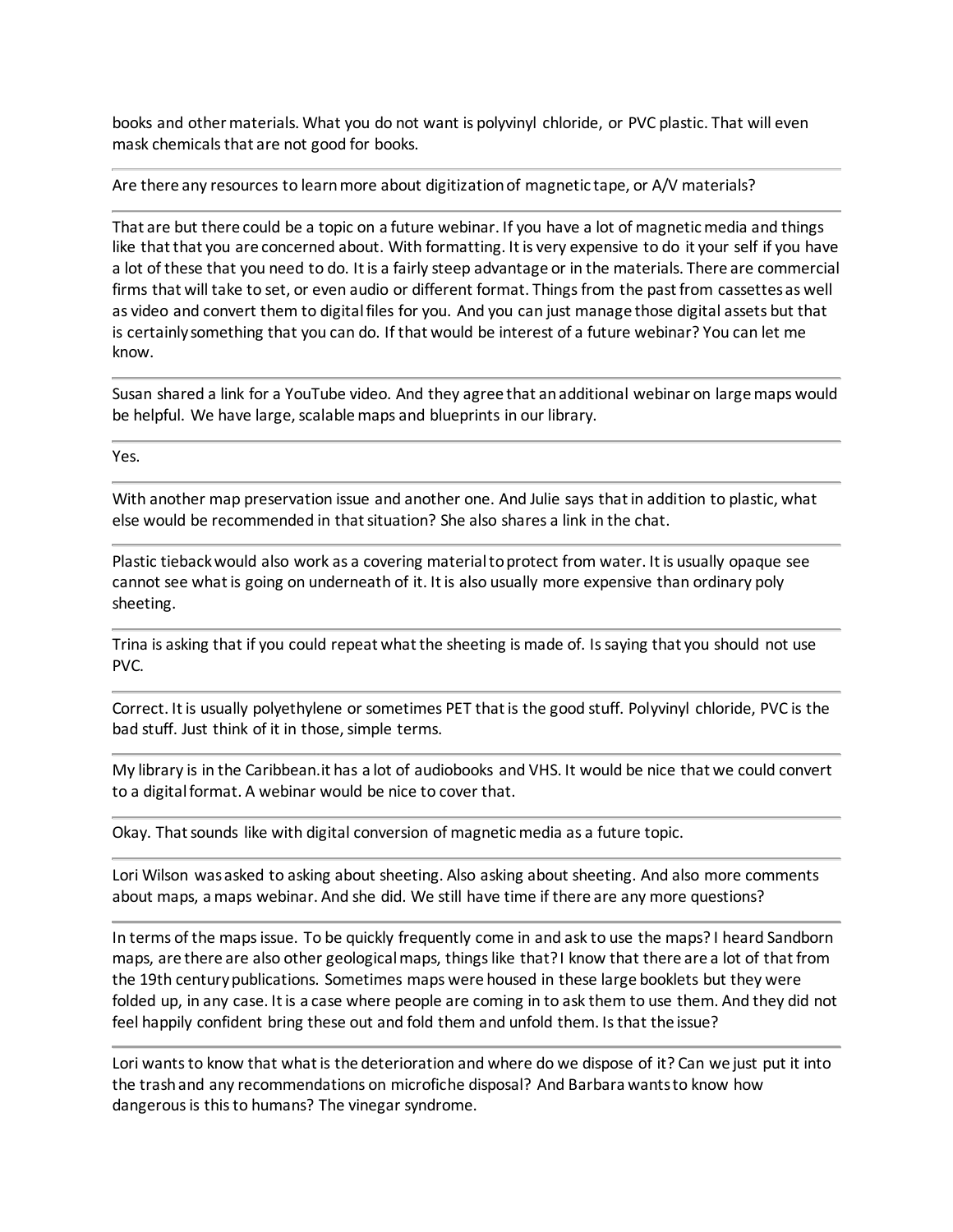Let me do the last question, first. It is not dangerous there have been people that have had a mild allergy if they handle the microfiche. It is an acid that comes out of it but it is not strong enough to burn you . but it can be an irritant. It can also irritate people's noses around it if they are around it a lot. But this is very evident if this is a case where it is very evident. If you can see the impact on the microfiche and it is starting to change when you open the door and the drawer. If it smells like apple cider vinegar? Unfortunately there is nothing that can be done for this. But happily, for the most part once the reaction is starting. It is only going to accelerate there is nothing to stop it. I should say that unhappily, that the way that microfiche was designed there is nothing that you can copy. It was all, essentially published and produced at people and multiple copies of it. There is a group that recently got a grant to do research on this. We are trying to see what the federal government distributed in terms of fiche and films. And if that is available in other formats. Or if the agency that originally produced it have any type of Masters that it would be produced or reproduced or to take the same contact contact and digitally reproduce it. That would be the ideal way to go.

Is the U.S. be a good choice for digital documents?

## A USB thumb drive?

And I am guessing. And she also asks that I have flat and folded maps, international and geographical maps. We do not get very many users for paper these days.

Yes. USB drive is a great way to backup systems and things like that. But they're really not designed for long term storage. I am curious to know what you have in terms of data like that. If you are backing up data from your systems? That could be ideal for doing that. But for a really long term storage it really needs to be another solution especially if you are talking but digitally imaged content. Or digitally reformatted a publication. If you digitally reformatted a U.S. government publication, let me know what you did. You can possibly work out a digital content contributor agreement. And see if it is capable of passing our quality assessment standards. It could be eventually added and you could be contributing to that national collection of content.

How do you prevent silverfish, though small insects that are found in books? She is not sure that if they are called that?

I think they are called that. Silverfish they do eat paper. They also like to nibble on the cellulose and the bindings. They are there because the environment is humid. Insects, pests are usually there because the environment is favorable for them. Silverfish are not there because humans leave things around in the break room that is good to eat. Because silverfish are a threat to the books. They are there because the environment is more humid than it should be or is there a source of water, somewhere for them. If you can get the humidity lowered? And do some cleaning around the area where they seem to be thriving. And also put out some sticky traps to reduce their numbers. You could probably get a handle on them and decrease their number. Almost all insect posts. People are more concerned today because we are more aware of pesticides and things like that and the impact on people. But almost any type of pesticide just kills the creatures that are there. It does not change the environment. The reason why they came there in the first place. Changing the environment and making it inhospitable for them is really the way to go.